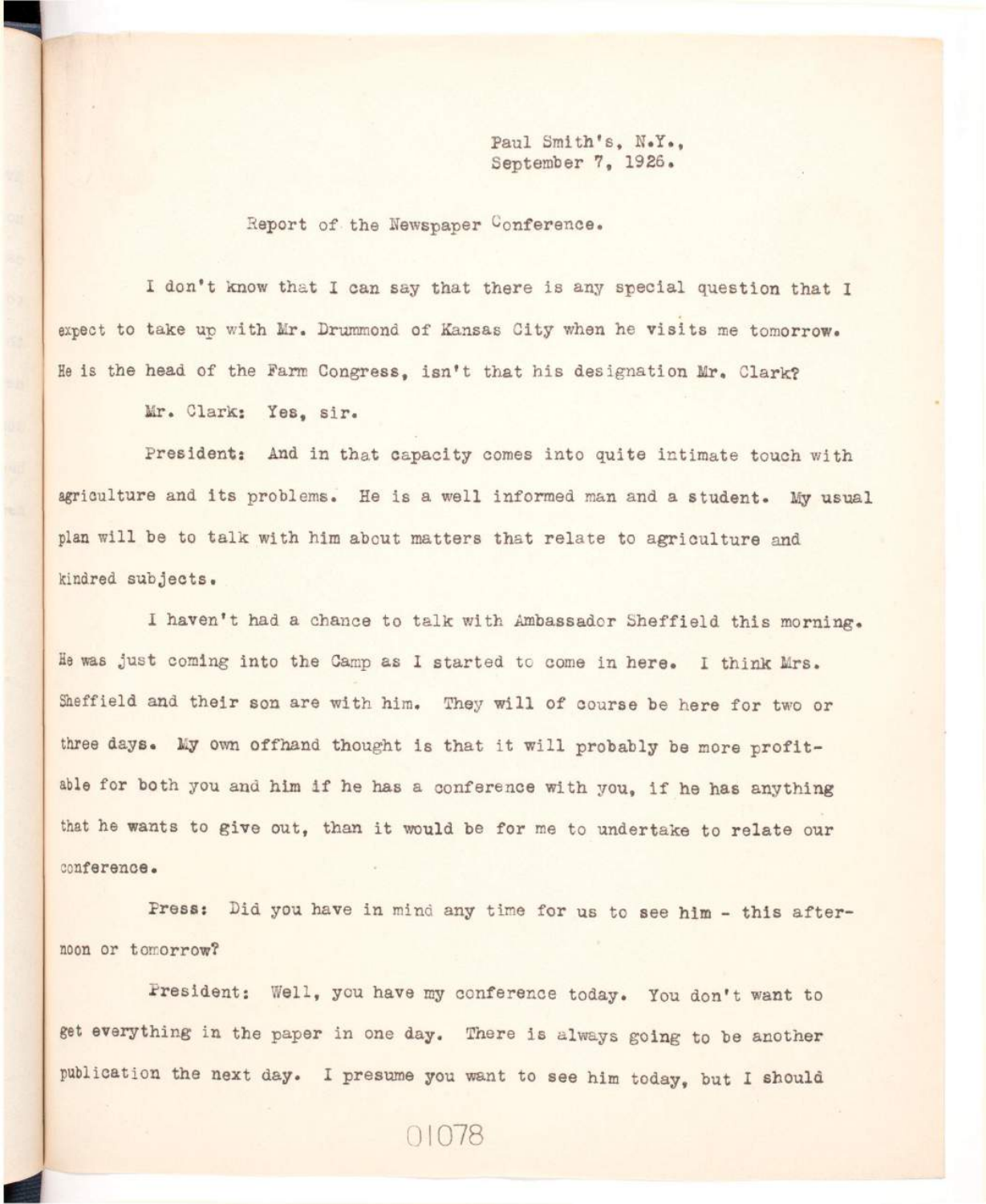think tomorrow would be all right.

**I don't know of any comment that I can make on the preliminary report,**  and that is what I understand it is, a preliminary report of the Oil Conservation Board. It speaks for itself. The object of it is to be on our guard and keep the country supplied with the necessary oil products, that is oil, kerosene and gasoline, and it is what its name implies - a Conservation Board. In its general purpose it was to make a survey of the needs of the country with special ref**erence to what might be needed in national defense for the Army and Navy, and**  in addition to that what might be needed for the commerce of the **KKKKKKKKX country**. I don't understand that its purpose is to try and shut off from use any of the **resources of the country that are needed at the present time, but on the other**  hand one of its purposes naturally is to devise methods for the prevention of waste and to prevent improper use of our natural resources. It will not attempt to get all the oil that we may have in the country on the ground in one year and throw it on the market when there wouldn't be any market and there wouldn't be any use for it and consequently the oil would be wasted.

Not much  $f$  $\neq$  **change is being made in the personnel of the Government.** In the Post Office, where the service is necessarily growing all the time, I sup**pose we have to employ more and more people. I think outside of that the last reports I had from General Lord showed that since June, 1923, there had been a**  reduction in personnel of 15,000 or 20,000 people. There isn't much that can be **dons in the matter of reducing the personnel, but I have to stress that question**  some all the time, otherwise there is a tendency to load up the service with **01079** 

*z.*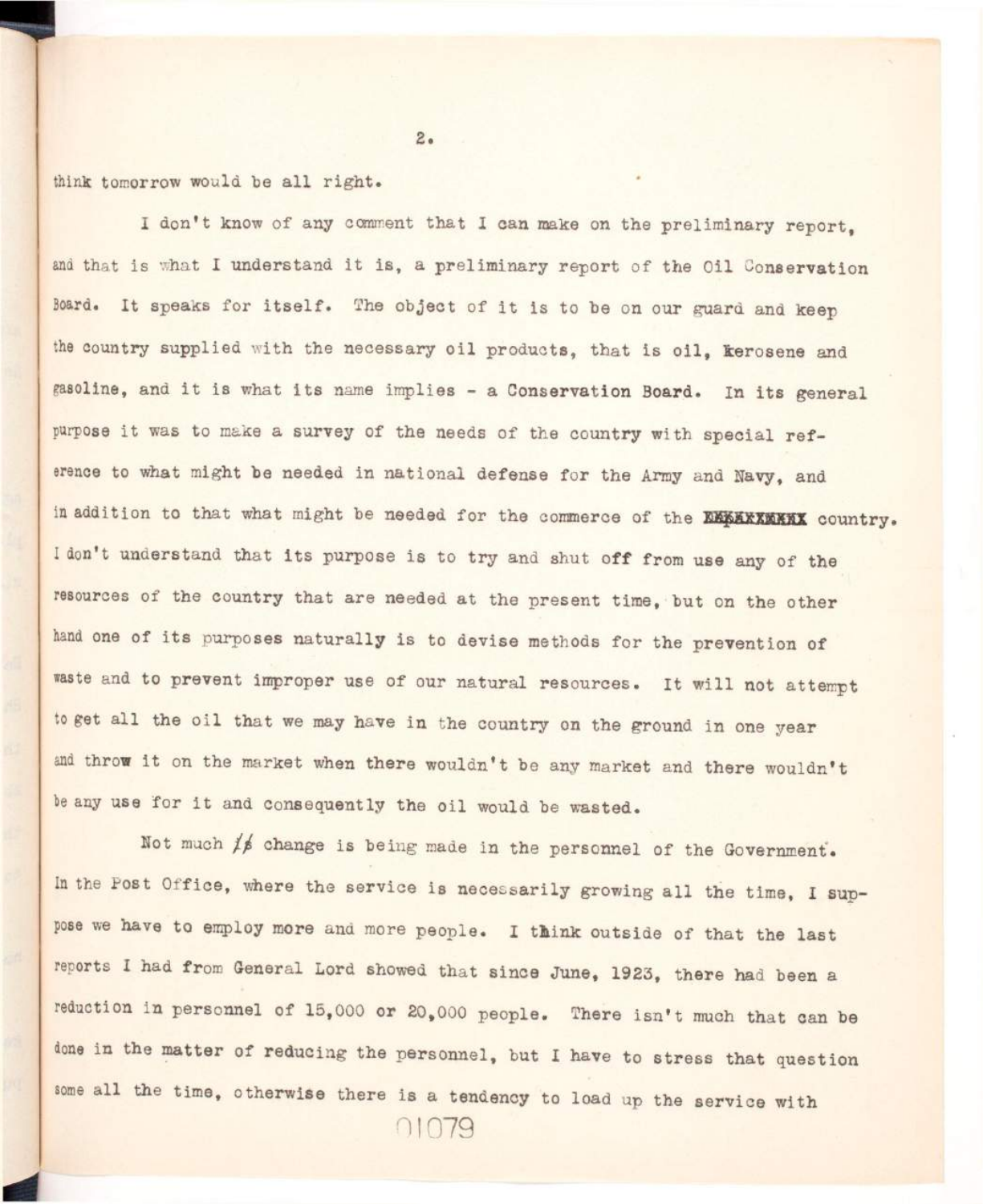**the cessary personnel.** I was recently talking with a business man that I came **in contact with when I was Governor, who went into the management of a certain**   $_{2010}$ ern, and found at their headquarters between 250 and 260 people. as I recall it, which with their final methods of operation they were able to reduce to between **40 and 50. You can't do anything of that kind in the personnel of the Government. fhere are very few reductions that can be made. There may be some Departments**  that can make slight reductions, but I am not looking for much of anything in the reduction of personnel. I am hoping to hold it about where it is. Perhaps we can make a little reduction here and there. I don't see much prospect of that.

I have some doubts as to whether the Congress will be able to take up at the next session a reorganization of the Departments. It is very difficult to get **any action by Congress on a subjeot which has been pending for some time and while it has been pending the Executive Department has effected a considerable reorganization which has been done by Executive Order transferring different activitie <sup>s</sup>** and bureaus from one Department to another. Something could be done by Congress.

**I am sorry to have to announce that Major Brooks died between two and three this morning. I indicated at the conference the other day the very high**  winion I have of his character. It will be a great loss to the White House. To **ahow you his faithfulness and thoughtfulness - Thursday when he knew he was ex**ceedingly ill and was only conscious part of the time he sent down to the White **House and had some one come up so he might furnish them with the combination to the**  White House vault where the White House plate and silver is kept.

 $Mr.$  Charlton is visiting me. Mr. Clark said perhaps you would like to OIORO

 $3.$